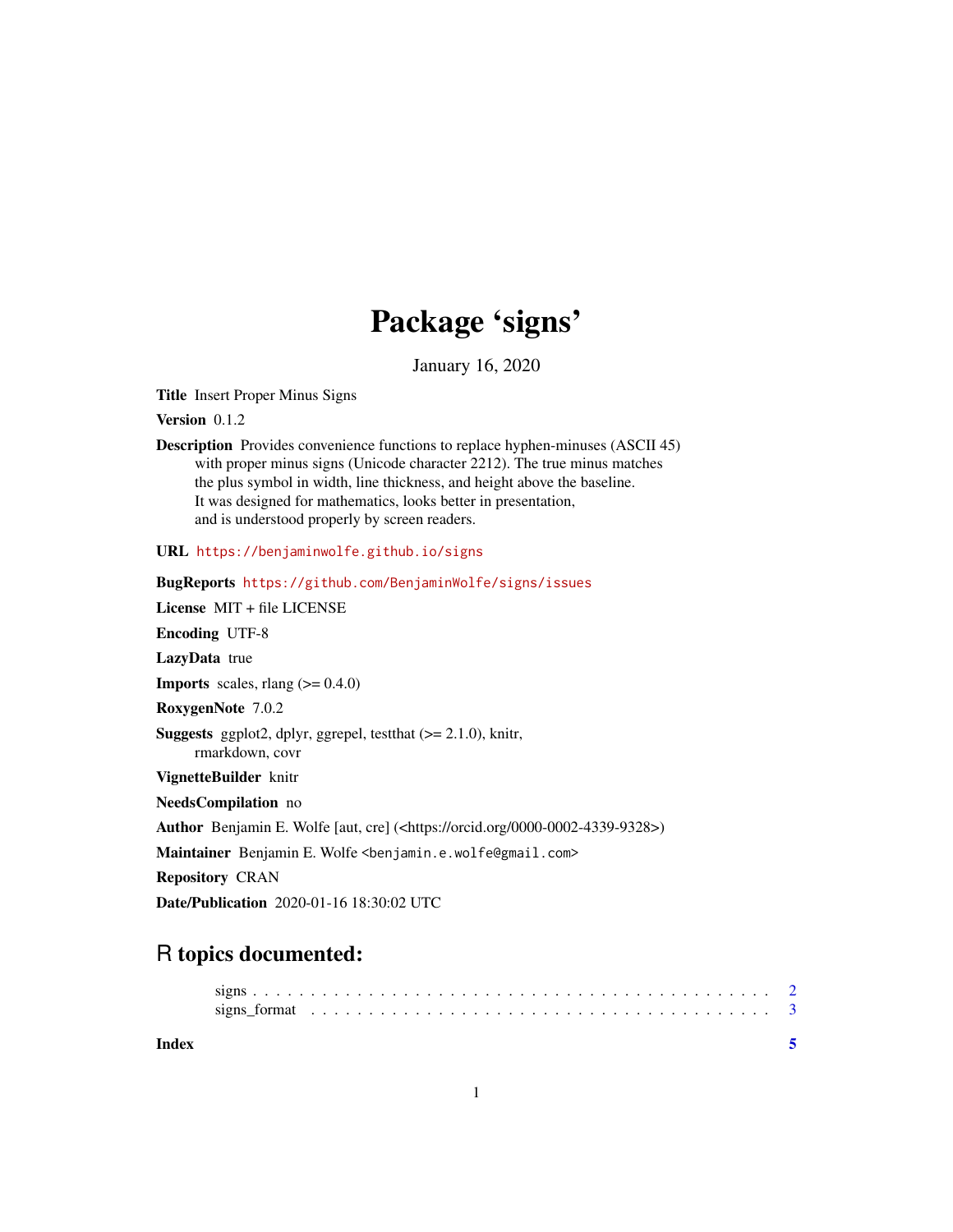<span id="page-1-1"></span><span id="page-1-0"></span>

#### Description

The true minus sign (Unicode 2212) – neither an em dash, nor an en dash, nor the usual hyphenminus – is highly underrated. It makes everything look better!

#### Usage

```
signs(
  x,
  ...,
  format = getOption("signs.format", scales::number),
  add_plusses = getOption("signs.add.plusses", FALSE),
  trim_leading_zeros = getOption("signs.trim.leading.zeros", FALSE),
  label_at_zero = getOption("signs.label.at.zero", "none")
\lambda
```
#### Arguments

| x                  | Numeric vector.                                                                                                                                                                          |
|--------------------|------------------------------------------------------------------------------------------------------------------------------------------------------------------------------------------|
| $\ddots$           | Other arguments passed on to format.                                                                                                                                                     |
| format             | Any function that takes a numeric vector and returns a character vector, such<br>as scales::number, scales::comma, or scales::percent (all of which are<br>documented at number_format). |
| add_plusses        | Logical. Should positive values have plus signs?                                                                                                                                         |
| trim_leading_zeros |                                                                                                                                                                                          |
|                    | Logical. Should signs trim leading zeros from values of x between -1 and 1?                                                                                                              |
| label_at_zero      | Character. What should be returned when $x = 0$ ? Options "none" (no change),<br>"blank" (a zero-length string), or "symbol" (add a plus-minus symbol).                                  |

#### Details

add\_plusses, trim\_leading\_zeros, and label\_at\_zero are offered for convenience.

The options signs.format, signs.add.plusses, signs.trim.leading.zeros, and signs.label.at.zero are set when the package is loaded to scales::number, FALSE, FALSE, and "none", respectively. If the package is not loaded and the these options are not otherwise set, signs will use those defaults.

label\_at\_zero is applied *after* format; that is, if it is "blank" and you've specified an accuracy of  $0.1$ ,  $-0.04$  will show as blank.

#### Value

A UTF-8 character vector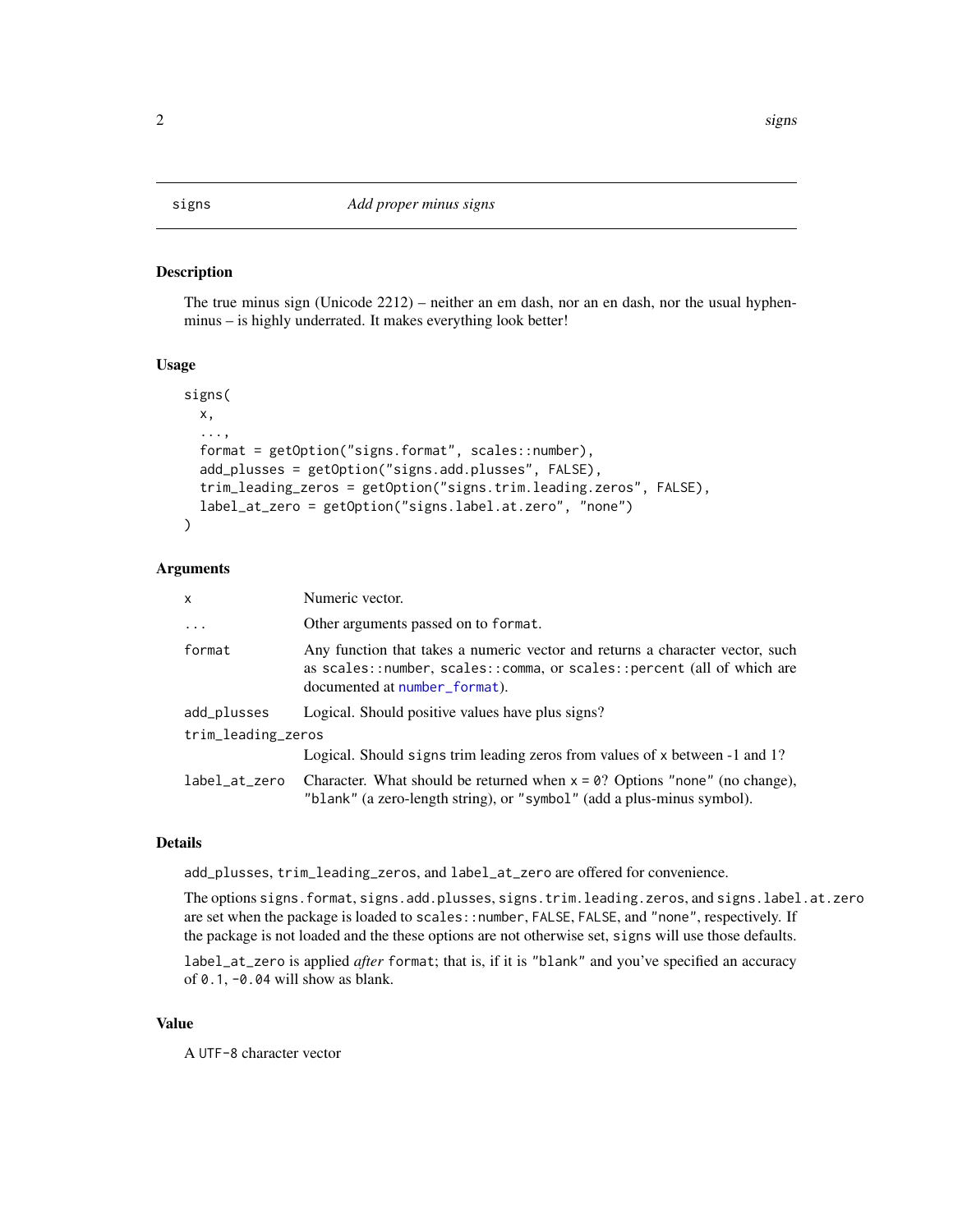#### <span id="page-2-0"></span>signs\_format 3

#### Examples

```
x \le - seq(-5, 5)
scales::number(x)
signs(x)
signs(x, accuracy = 1, scale = 1, format = scales::percent)signs(x, add_plusses = TRUE)
signs(x, add_plusses = TRUE, label_at_zero = "blank")
signs(x, add_plusses = TRUE, label_at_zero = "symbol")
signs(x, accuracy = .1, scale = .1, trim\_leading\_zeros = TRUE)
```
signs\_format *A function factory to add proper minus signs*

#### Description

Returns a *function* that will format numeric vectors with proper minus signs.

#### Usage

```
signs_format(
  ...,
  format = getOption("signs.format", scales::number),
  add_plusses = getOption("signs.add.plusses", FALSE),
  trim_leading_zeros = getOption("signs.trim.leading.zeros", FALSE),
  label_at_zero = getOption("signs.label.at.zero", "none")
\mathcal{L}
```
#### Arguments

| $\ddots$           | Other arguments passed on to format.                                                                                                                                                     |
|--------------------|------------------------------------------------------------------------------------------------------------------------------------------------------------------------------------------|
| format             | Any function that takes a numeric vector and returns a character vector, such<br>as scales::number, scales::comma, or scales::percent (all of which are<br>documented at number_format). |
| add_plusses        | Logical. Should positive values have plus signs?                                                                                                                                         |
| trim_leading_zeros |                                                                                                                                                                                          |
|                    | Logical. Should signs trim leading zeros from values of x between -1 and 1?                                                                                                              |
| label_at_zero      | Character. What should be returned when $x = 0$ ? Options "none" (no change),<br>"blank" (a zero-length string), or "symbol" (add a plus-minus symbol).                                  |

#### Details

See [signs](#page-1-1) for details.

#### Value

A function that takes a numeric vector and returns a UTF-8 character vector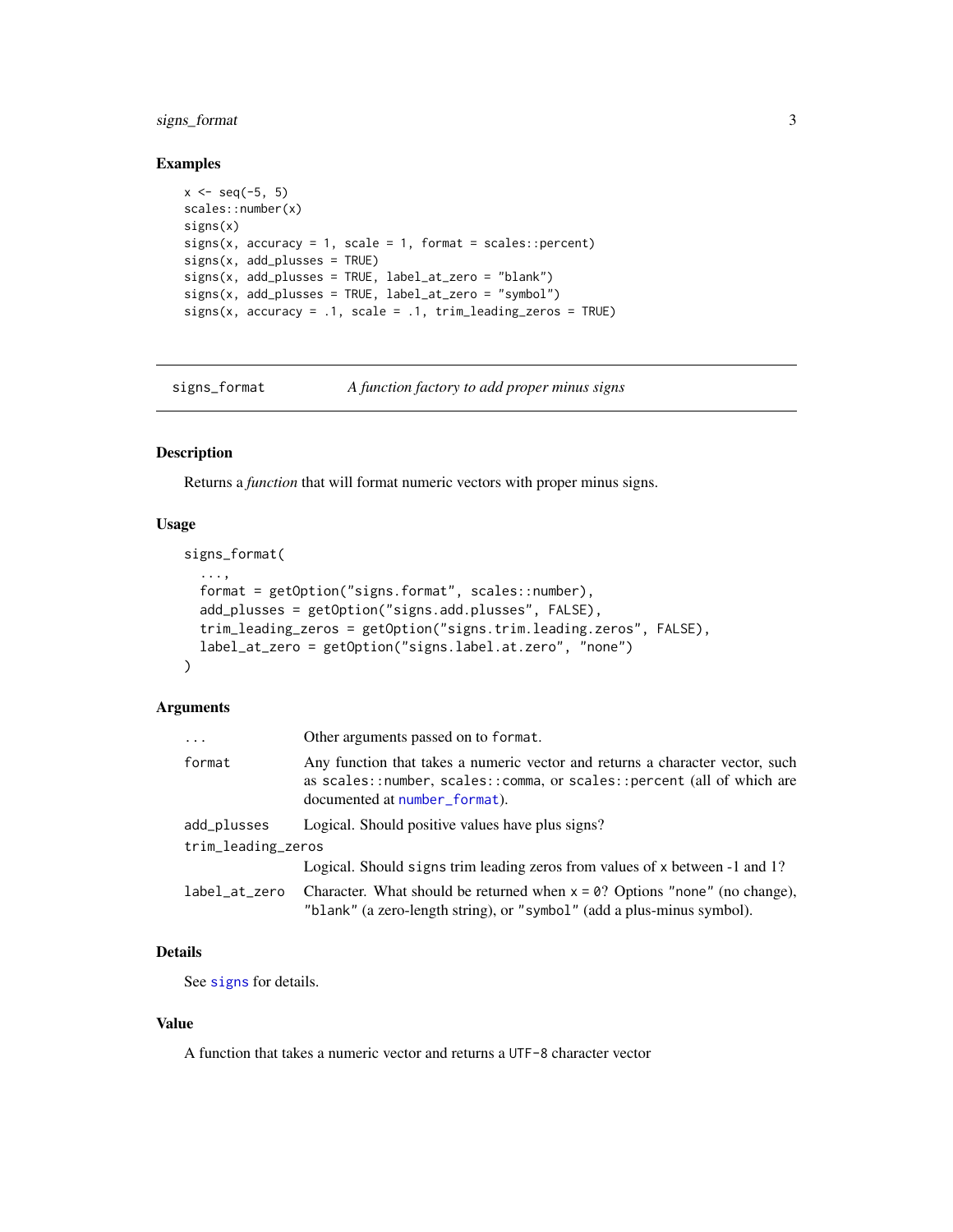#### Examples

```
x \le - seq(-5, 5)
scales::number(x)
f1 <- signs_format()
f1(x)f2 \le signs_format(accuracy = 1, scale = 1, format = scales::percent)
f2(x)f3 <- signs_format(add_plusses = TRUE)
f3(x)f4 <- signs_format(add_plusses = TRUE, label_at_zero = "blank")
f4(x)f5 <- signs_format(add_plusses = TRUE, label_at_zero = "symbol")
f5(x)f6 <- signs_format(accuracy = .1, scale = .1, trim_leading_zeros = TRUE)
f6(x)
```